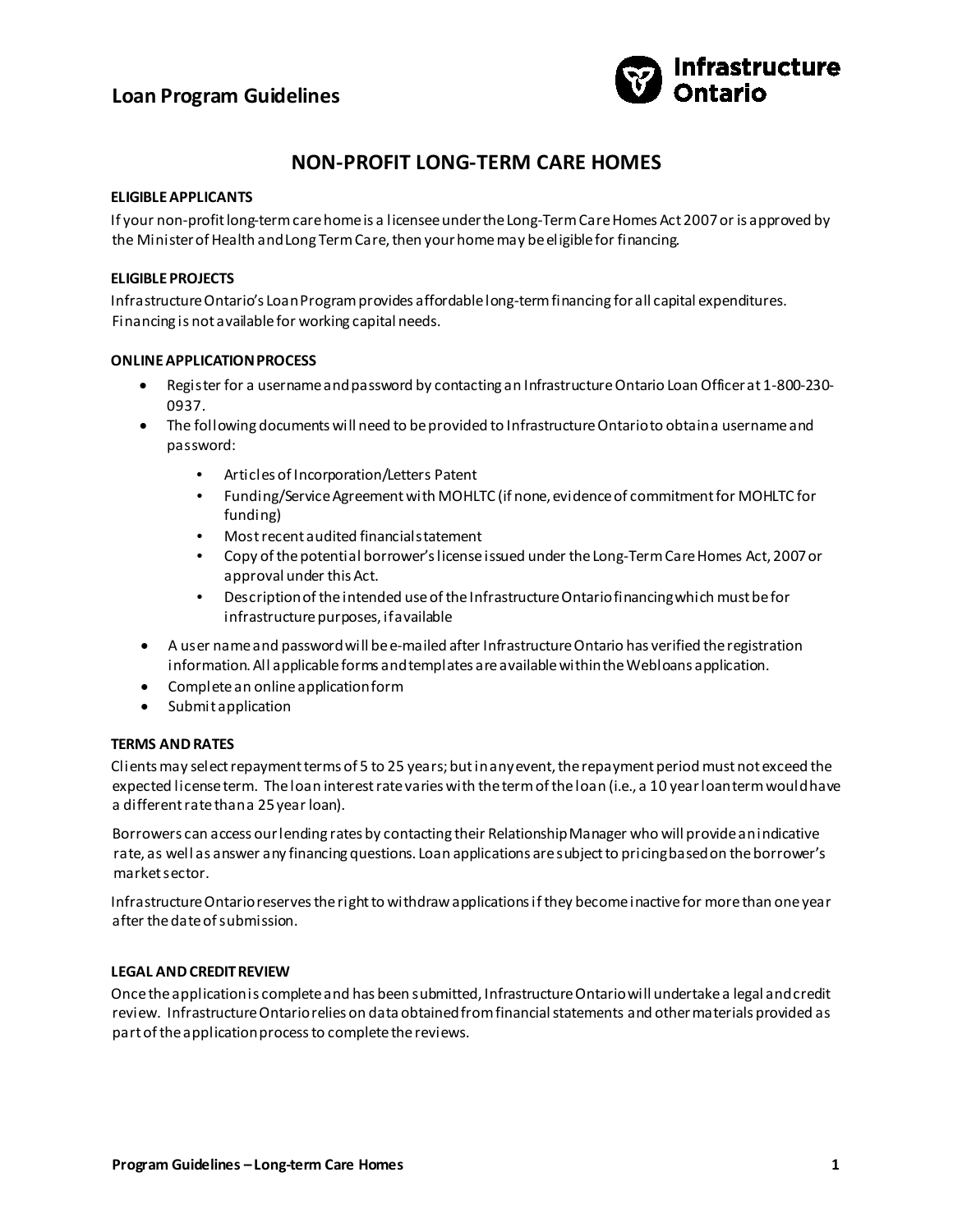# **Loan Program Guidelines**



A legal review is conducted to ensure that the borrower has the requisite authority to borrow from Infrastructure Ontario. Any pending, existing or threatening litigation that may impair the borrower's ability to meet its debt obligations is also reviewed.

A credit review assesses each borrower's ability to repay the loan. More specifically, the Borrower will need to provide a business case which addresses risks under the following headings:

- Project construction
- Past and future financial performance
- Management and governance
- Sustainability of the businessmodel
- Legal structure and security
- Other encumbrances and environmental risks

Once the reviews are complete and approved, applicants will be notified.

#### **FINANCING AGREEMENT**

After the Legal and Credit review have been completed, a Financing Agreement will be drafted by Infrastructure Ontario for review and execution by both parties.

After the Financing Agreement has been executed and expenditures have been incurred, a short-term advance may be requested. Or, if the project is substantially complete, clients may wish to begin the long-term financing process. Amounts taken as short-term advances are typically converted to a long-term promissory note upon completion of the project.

## **TYPES OF FINANCING**

### *Long-Term Financing*

The client shall issue a long-term promissory note to Infrastructure Ontario for up to the approved amount of the loan as per the Financing Agreement on an agreed upon date. The promissory note specifies when principal and interest payments are due. The interest rate is fixed for the committed term of the loan. Long-term financing conversions will close on the 1st and 15th of every month.

Infrastructure Ontario offers both amortizing and serial long-term financing options to clients. With amortizing promissory notes, borrowers pay equal amounts of blended principal and interest on each payment date. Alternately, with serial promissory notes, borrowers pay equal amounts of principal on each payment date and interest is calculated on the declining balance.

## *Short-Term or Construction Financing*

Short-term (construction) financing is available to clients during the construction period of an approved project based on incurred costs. Interest is calculated and payable monthly on the 1<sup>st</sup> day of each month based on the applicable short-term rates. Short-term advances are processed on the 1st and 15<sup>th</sup> of every month and Infrastructure Ontario requires five business days' notice to process a payment.

**Note:** Proceeds of the loan are advanced after a Financing Agreement has been executed and expenditures have been incurred.